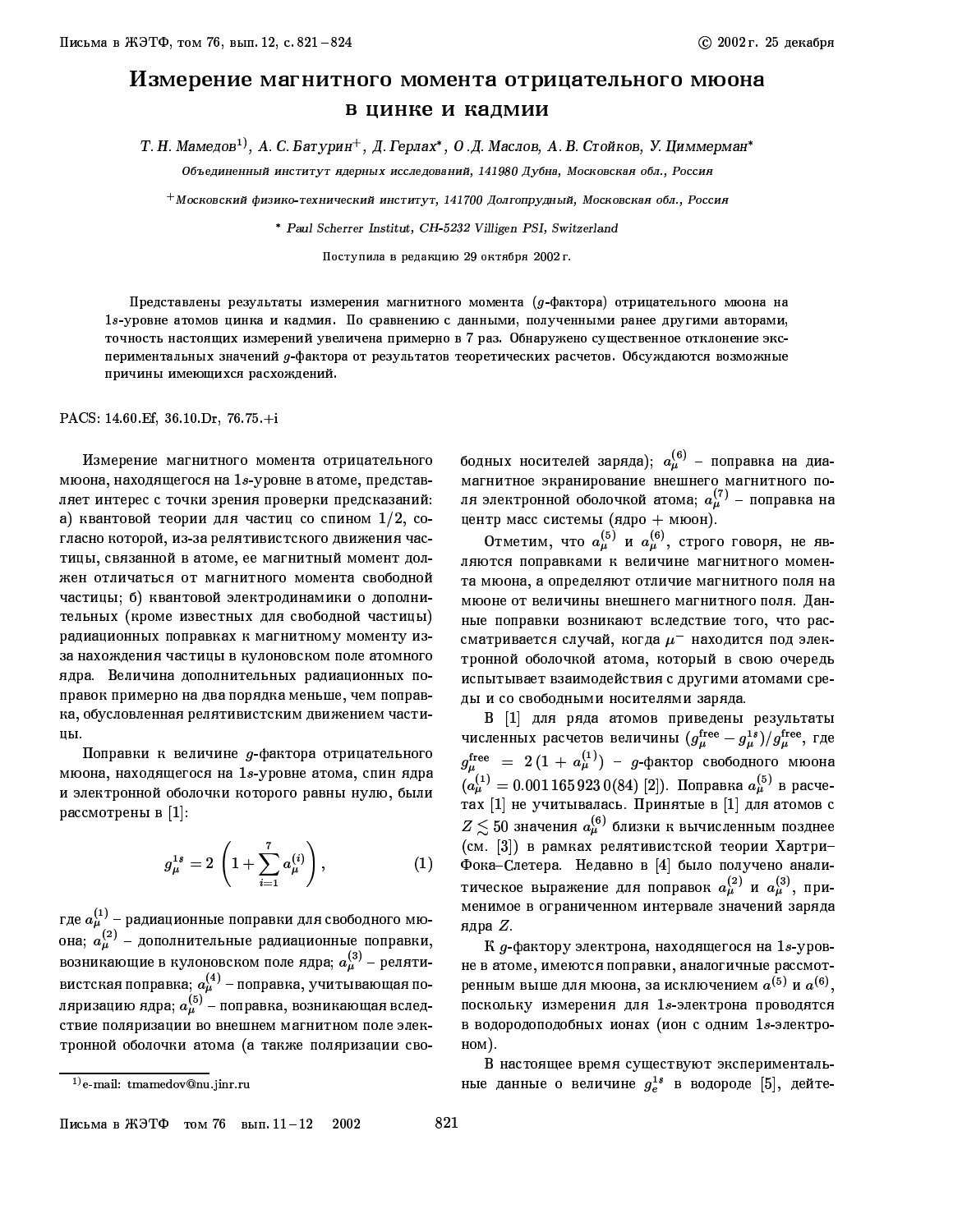рии [6], гелии [7] и углероде [8, 9]. В пределах погрешностей результаты данных измерений согласуются с теоретическими расчетами (см. например,  $[10, 11]$ ). Однако лишь в случае углерода точность экспериментальных данных позволяет проверить предсказания квантовой электродинамики о радиационных поправках к магнитному моменту 1s-электрона.

Принимая во внимание тот факт, что отрицательный мюон на 1s-уровне атома находится в значительно более сильном кулоновском поле, чем 1s-электрон, измерение магнитного момента связанного мюона представляет особый интерес. Например, кулоновское поле на мюоне в углероде сравнимо с его величиной на 1s-электроне в свинце.

К настоящему времени известны результаты измерений  $\left[12\!-\!16\right]$  величины магнитного момента отрицательного мюона на 1s-уровне атомов углерода, кислорода, магния, кремния, серы, цинка, кадмия и свинца. (Точность измерения величины  $(g_{\mu}^{\text{free}} - g_{\mu}^{\text{1s}})$ в случаях цинка, кадмия и свинца составляет  $[14]$  $\sim\,50\,\%$ .) В ряде случаев имеют место расхождения между экспериментальными и расчетными значениями д-фактора мюона. В случае кислорода и магния расхождения были отнесены [16] за счет не учтенной в расчетах [1] поправки  $a_\mu^{(5)}$ . Также в [16], было получено указание на отклонение от расчетной величины  $g_{\mu}^{1s}$  для Zn (в этих измерениях величина  $(g_{\mu}^{\text{free}}-g_{\mu}^{1s})$ была определена примерно в три раза точнее по сравнению с данными  $[14]$ ).

Целью настоящей работы являлось улучшение точности измерения д-фактора мюона на 1s-уровне атомов цинка и кадмия. Также были повторены измерения в углероде и кремнии.

Измерения проводились на установке GPD [17], расположенной на пучке мюонов канала  $\mu$ E1 ускорителя института Пауля-Шеррера (PSI, Швейцария). Для создания магнитного поля на образце использовались кольца Гельмгольца. Величина магнитного поля составляла 4100 Гс. Направление магнитного поля было перпендикулярно направлению оси пучка мюонов. Долговременная стабильность тока в кольцах Гельмгольца была близка к  $2 \cdot 10^{-5}$ . Магнитное поле Земли и поля от магнитных материалов, находящихся вблизи установки, компенсировались до нуля с точностью лучше чем 0.01 Гс. Образцы из углерода, кремния, цинка и кадмия имели форму дисков диаметром 30 мм и толщиной 12, 10, 7 и 3(6  $\times$  0.5) мм, соответственно, и устанавливались в центре колец Гельмгольца. Положение колец Гельмгольца корректировалось таким образом, чтобы с учетом искривления траектории пучка в магнитном поле ось пучка проходила через центр образца. Положение образцов относительно оси пучка и относительно центра катушек Гельмгольца фиксировалось с точностью  $\sim 1$  мм.

Был проведен анализ образцов на содержание примесей. По данным рентген-флуоресцентного анализа (с кадмиевым источником) содержание Fe, Co, Ni, Си в цинке составляет менее 0.5, 0.5, 0.1, 0.3 ат. %, соответственно. Также элементный состав образцов был исследован с помощью растрового электронного микроскопа с рентгеновским микроанализатором (JEOL-840). Энергия пучка электронов составляла 25 кэВ. Содержание примесей составило: а) в цинке: Cu - 0.1 - 0.2 ar. %; Al, Ca, Sc, Ti, V, Cr, Mn, Fe, Co, Ni, Ga, Ge - менее 0.2 ат. %; б) в кадмии: Fe - менее 0.1 ar. %; Ca, Sc, Ti, V, Cr, Mn, Co, Ni, Zn, Ga, Ge, Rb, Sr, Y, Zr, Nb, Mo, Tc, Ru, Rh, Pd, Ag, In, Sn, Sb,  $Te$  – менее 0.2 ат. %.

В отличие от предыдущего измерения  $[16]$ , в настоящем эксперименте, с целью увеличения скорости набора данных, электроны распада регистрировались четырьмя телескопами сцинтилляционных счетчиков. Причем два телескопа, которые отсутствовали в измерениях [16], были расположены соответственно выше и ниже ("up" и "down" телескопы) мишени так, что траектория пучка мюонов непосредственно их не пересекала.

Величина д-фактора мюона определялась по частоте прецессии  $(\omega)$  его спина во внешнем магнитном поле:

$$
(g_\mu^{\rm free}-g_\mu^{\rm 1s})/g_\mu^{\rm free}=(\omega^{\rm free}-\omega)/\omega^{\rm free},
$$

где  $\omega^{\text{free}}$  - частота прецессии спина свободного мюона, д-фактор которого равен  $g_{\mu}^{\text{free}}$ . Экспериментально частота  $\omega^{\rm free}$  определялась по частоте прецессии спина положительного мюона в меди. Подробно методика измерений и обработки экспериментальных данных описана в [16]. Как и в [16], стабильность параметров установки в течение всего периода измерений контролировалась путем определения частоты периодической структуры фона в  $\mu$ SR-спектрах (фон имеет структуру, определяемую высокочастотным полем ускорителя) и была не хуже, чем  $10^{-5}$ .

Имеющиеся к настоящему времени экспериментальные данные по *g*-фактору мюона на 1s-уровне различных атомов, включая результаты настоящих измерений и теоретических расчетов, приведены в таблице. В настоящей работе точность измерений в случае цинка и кадмия, по сравнению с [14], улучшена примерно в семь раз. Обращает на себя внимание и тот факт, что в случае углерода и кремния имеет место совпадение результатов разных измерений.

В целом экспериментальные данные подтверждают тенденцию роста величины  $(g_{\mu}^{\text{free}}-g_{\mu}^{\text{1s}})/g_{\mu}^{\text{free}}$  с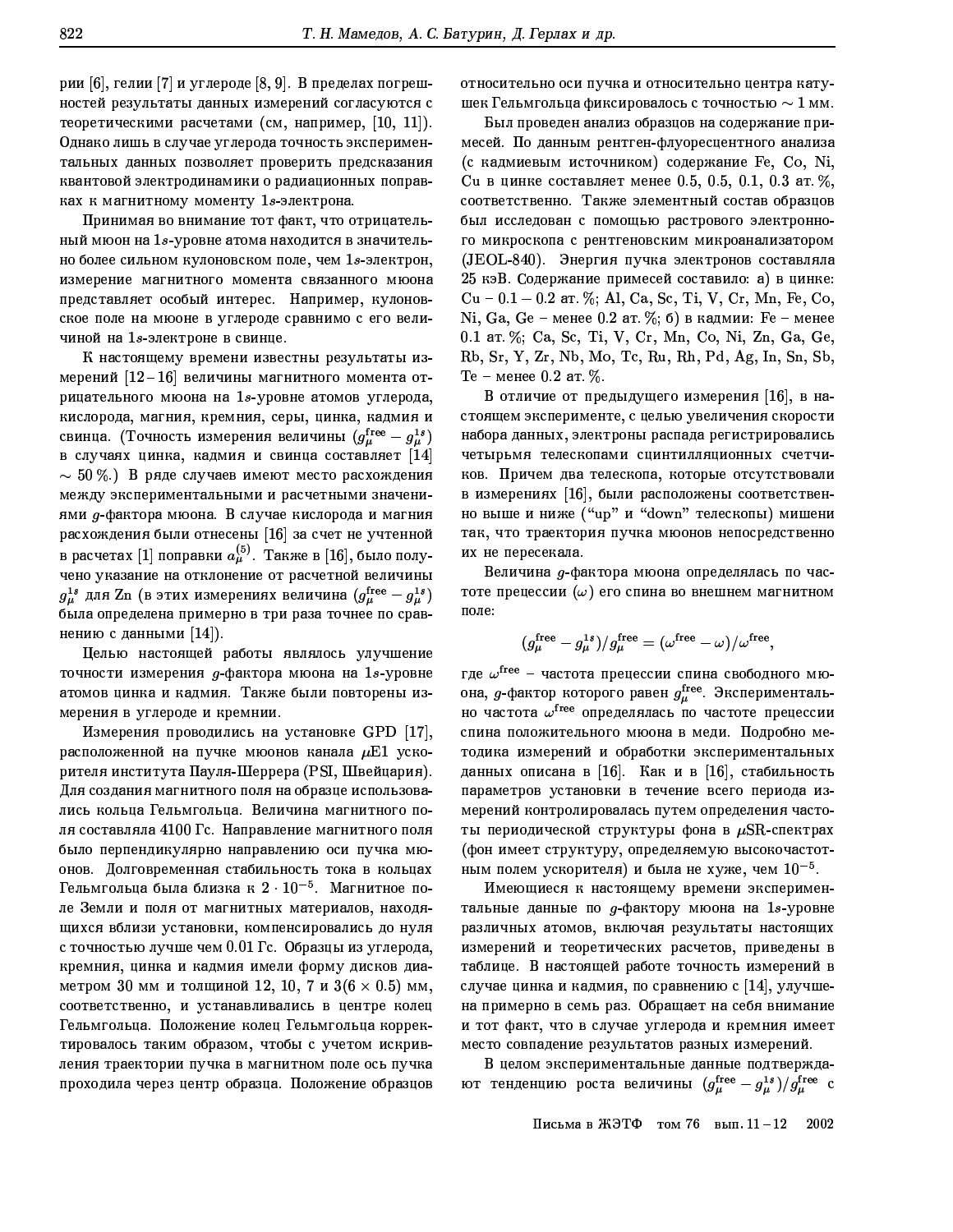| Экспериментальные данные и результаты теоретических расчетов величины д-фактора отрицательного мюона |                                                                            |  |  |  |
|------------------------------------------------------------------------------------------------------|----------------------------------------------------------------------------|--|--|--|
|                                                                                                      | в углероде, кислороде(вода), магнии, кремнии, сере, цинке, кадмии и свинце |  |  |  |

| Образец                         | $10^4 \cdot (g_{\mu}^{\text{free}} - g_{\mu}^{\text{1s}})/g_{\mu}^{\text{free}}$ |                |                  |                  |                |  |  |  |  |  |
|---------------------------------|----------------------------------------------------------------------------------|----------------|------------------|------------------|----------------|--|--|--|--|--|
|                                 | наст.                                                                            | эксперимент    | эксперимент [12] | эксперимент [14] | теория $ 1 $   |  |  |  |  |  |
|                                 | данные                                                                           | [15, 16]       |                  |                  |                |  |  |  |  |  |
| $C$ (графит)                    | $7.5 \pm 0.2$                                                                    | $7.9 + 0.7$    | $7.6 + 0.3$      |                  | $8.2 \pm 0.1$  |  |  |  |  |  |
|                                 |                                                                                  |                | $7.1 \pm 0.6$    |                  |                |  |  |  |  |  |
|                                 |                                                                                  |                | $8.0 \pm 0.5$    |                  |                |  |  |  |  |  |
| O <sub>B</sub> H <sub>2</sub> O |                                                                                  | $7.0 + 1.1$    | $9.4 \pm 1.0$    |                  | $14.3 \pm 0.2$ |  |  |  |  |  |
| Мg метал.                       |                                                                                  | $23.1 \pm 0.9$ | $26.4 \pm 0.7$   |                  | $29.8 \pm 0.6$ |  |  |  |  |  |
| Mg B MgH <sub>2</sub>           |                                                                                  |                | $29.6 \pm 0.7$   |                  |                |  |  |  |  |  |
| Si крист.                       | $36 + 2$                                                                         | $35.9 \pm 1.1$ | $36.3 \pm 1.1$   |                  | $39.1 \pm 1.0$ |  |  |  |  |  |
| S аморф.                        |                                                                                  | $42.4 \pm 2.1$ | $48.2 \pm 1.6$   |                  | $49.1 \pm 1.5$ |  |  |  |  |  |
| Zn                              | $75 + 9$                                                                         | $77 + 22$      |                  | $120 + 62$       | 129 (> 122)    |  |  |  |  |  |
| $Cd*$                           | $67\pm22$                                                                        |                |                  | $201 \pm 140$    | 218 (> 175)    |  |  |  |  |  |
| Pb                              |                                                                                  |                |                  | $468 + 220$      | 383            |  |  |  |  |  |

 $\overline{^*B}$  случае кадмия теоретические значения поправок  $a^{(2)}_\mu$  и  $a^{(4)}_\mu$  были получены интерполяцией данных  $[1]$ , а величина поправки  $a_{\mu}^{(6)}$  взята из [3].

увеличением заряда ядра  $Z$ . Тем не менее, как видно из таблицы, практически для всех образцов экспериментальное значение  $(g_\mu^{\rm free} - g_\mu^{\rm 1s})/g_\mu^{\rm free}$  меньше, чем расчетное. В случае легких элементов (включая атомы серы) разница между теоретическими и экспериментальными значениями составляет не более  $7 \cdot 10^{-4}$ . Такого масштаба отклонение экспериментальных значений  $(g_{\mu}^{\rm free} - g_{\mu}^{\rm 1s})/g_{\mu}^{\rm free}$  может быть обусловлено (см. [16]) тем, что в теоретических расчетах не учтены эффекты, связанные с поляризацией электронной оболочки мюонного атома и электронов проводимости.

Напомним, что при захвате отрицательного мюона атомами цинка и кадмия образовавшийся мюонный атом, с точки зрения строения его электронной оболочки, является полным аналогом атомов меди и серебра, соответственно. Поэтому, для корректного сравнения настоящих данных с теоретическими расчетами [1] необходимо учитывать сдвиг Найта на атомах Си и Ag в сплавах Сu-Zn и Ag-Cd, соответственно. Надо принимать во внимание и то, что по условиям эксперимента в каждый момент времени в объеме образца (в металлическом цинке или кадмии) имеется не более одного мюонного атома.

Сплавы Cu-Zn и Ag-Cd широко применяются в технике, и сдвиги Найта на Си в сплаве Cu-Zn и на Ag в сплаве Ag-Cd изучены подробно (см. например,  $[18-21]$ ). Как следует из ЯМР-данных  $[18]$ , сдвиг Найта на Си в славе  $Cu_{1-x}Zn_x$  с увеличением атомной концентрации цинка  $x$  от нуля до 39%  $(\alpha$ -фаза) уменьшается от 0.235 % до  $(0.15 \pm 0.01)$ %. При 40 %  $\leq x \leq 57\%$  ( $\beta$ -фаза) и 57 %  $\leq x \leq 68\%$ 

 $(\gamma$ -фаза) величина сдвига Найта на меди составляет  $(0.15 \pm 0.01)$  % и  $(0.07 \pm 0.01)$  %, соответственно. Таким образом значение  $(7 \pm 1) \cdot 10^{-4}$  может быть рассмотрено как верхний предел сдвига Найта на мюонном атоме  $_{\mu}$ Си в цинке. Из концентрационной зависимости сдвига Найта на Аg в сплаве Ag-Cd [19, 21] следует, что сдвиг Найта на мюонном атоме "Аg в Сd не превышает  $(42.9 \pm 0.4) \cdot 10^{-4}$ . С учетом сдвига Найта теоретические значения  $(g_{\mu}^{\text{free}}-g_{\mu}^{\text{1s}})/g_{\mu}^{\text{free}}$  для цинка и кадмия приведены в скобках в последней колонке таблицы. Очевидно, что учет сдвига Найта не позволяет устранить расхождение (порядка пяти стандартных ошибок) между теоретическими расчетами и экспериментальными данными для Zn и Cd.

Из экспериментов, описанных в  $[22-24]$ , в которых изучалось влияние примесей атомов переходных элементов (Cr, Mn, Fe, Co, Ni) на сдвиг Найта на ядрах атомов матрицы в различных сплавах, следует, что примеси, имеющиеся в исследуемых нами образцах (Zn и Cd), могли изменить значения сдвига Найта по сравнению с "чистыми" образцами не более чем

на 10 % ( $\Delta K/K \leq 0.1$ ).<br>Поправки  $a_{\mu}^{(2)}$ ,  $a_{\mu}^{(4)}$  и  $a_{\mu}^{(7)}$  сами по себе малы и, соответственно, трудно ожидать, что неточности в их вычислении могут являться причиной наблюдаемых расхождений в случае Zn и Cd. Величина  $a_{\mu}^{(1)}$  с высокой точностью известна из независимых измерений. Диамагнитная поправка  $a_\mu^{(6)}$  достаточно хорошо считается теоретически (см., например, [3]), и существенного расхождения результатов этих расчетов с экспериментальными данными по атомарной магнитной восприимчивости не наблюдалось. Следова